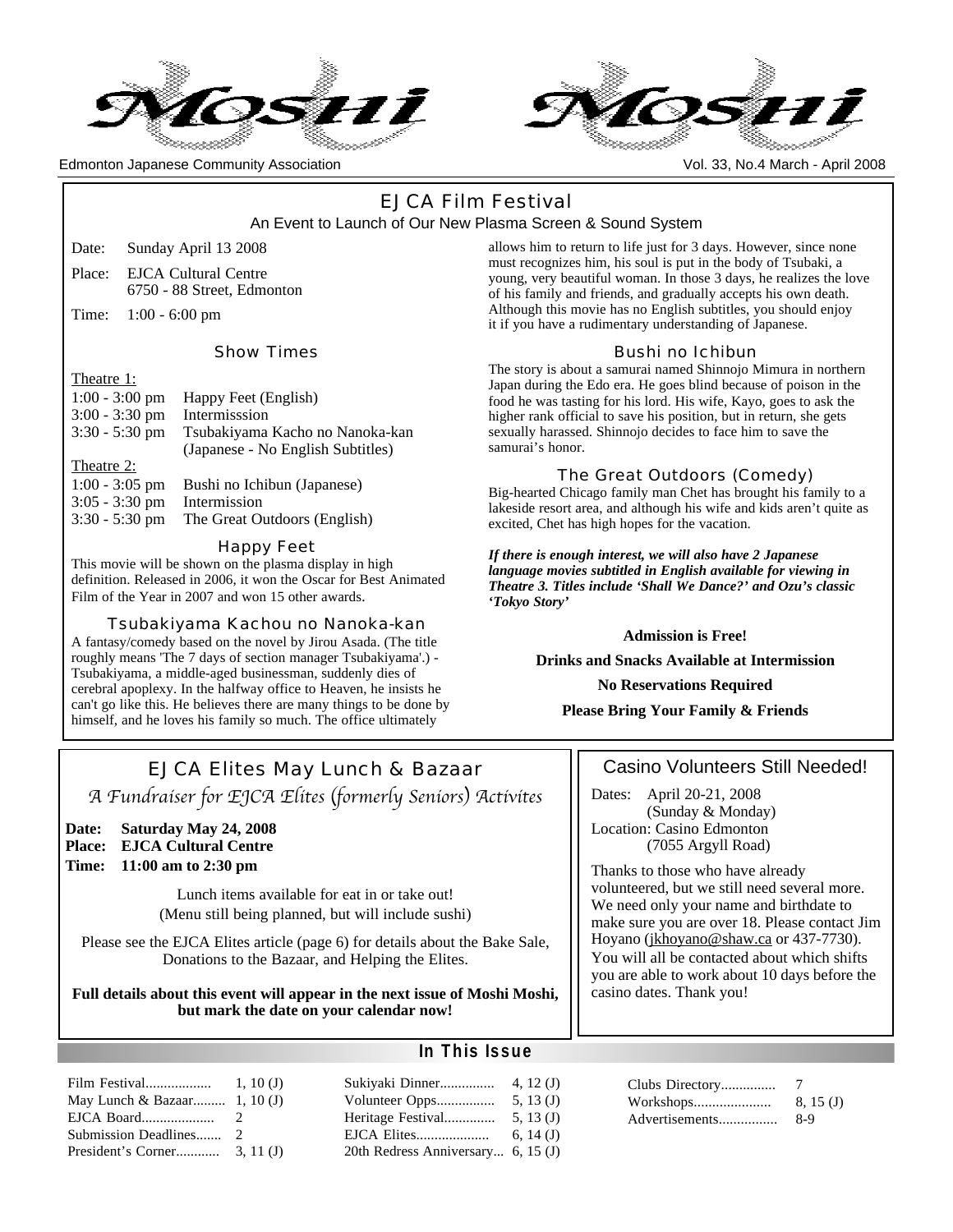## 2007 - 2008 EJCA Board of Directors & Committees

**President** Cathy Tennant - 436-6291 <tennant@shaw.ca>

**Vice-President** Sanae Ohki - 459-3862 <sanaeohki@shaw.ca>

**Secretary** Brenda Madsen <brxmbrxm@gmail.com>

**Treasurer** Jim Hoyano - 437-7730 <jkhoyano@shaw.ca>

**Past President** Mike Murakami **EJCA Board Directors** Stephanie Bozzer

<sbozzer@telus.net>

Dustin Bjorkquist <eknc@mac.com>

Rick Hirata - 438-2747 <rkhirata@shaw.ca

Joyce Kiyooka - 469-6594

Scott Sutton - 994-6519 <ma-sc@cia.com>

**Centre Manager** John Priegert - 466-8166 <office@ejca.org>

**Finance Committee** Cathy Tennant Rick Hirata Jim Hoyano

**Seniors** Joyce Kiyooka

**Social Committee** Joyce Kiyooka Scott Sutton

**NAJC Committee**

**Scholarships & Awards** Yoshiaki Hirata Daiyo Sawada

**Japan Today School Program** Sanae Ohki

**MEJCS Liaison** Sanae Ohki

**Joint Committee** Sanae Ohki Cathy Tennant

## Deadline for Submissions for the Next Issue (Vol. 33, No. 5) is May 15, 2008

Submission Deadlines for other upcoming issues:

Volume 33, No. 6 - July 15, 2008 Volume 34, No. 1 - September 15, 2008 Volume 34, No. 2 - November 15, 2008 Volume 34, No. 3 - January 15, 2009 Volume 34, No. 4 - March 15, 2009

## EJCA Mission & Vision Statements

Mission

- To facilitate the development of an inclusive and vibrant Japanese Canadian Community within a multicultural Edmonton.
- To support the objectives of the National Association of Japanese Canadians by promoting respect and harmony among people of various cultures in the Edmonton area.

## Vision

• A dynamic and evolving community that sustains a sense of wellbeing built upon awareness of Japanese heritage in Canada.

*Community Association Editorial Address: 6750 - 88 Street Edmonton, Alberta T6E 5H6 Tel: (780) 466-8166 Fax: (780) 465-0376* website: www.ejca.org e-mail: office@ejca.org

*Published by Edmonton Japanese*

*English Section Editor: Jim Hoyano Japanese Section Editor: Yumiko Hoyano*

> *Support Staff: Soly Sawada Daiyo Sawada Sandy Nakashima Tom Nakashima Nancy Cyr*

*"Moshi Moshi is a publication of the Edmonton Japanese Community Association. Its objective is to disseminate information of interest to the Japanese community and those interested in Japanese culture, including announcements of upcoming events.*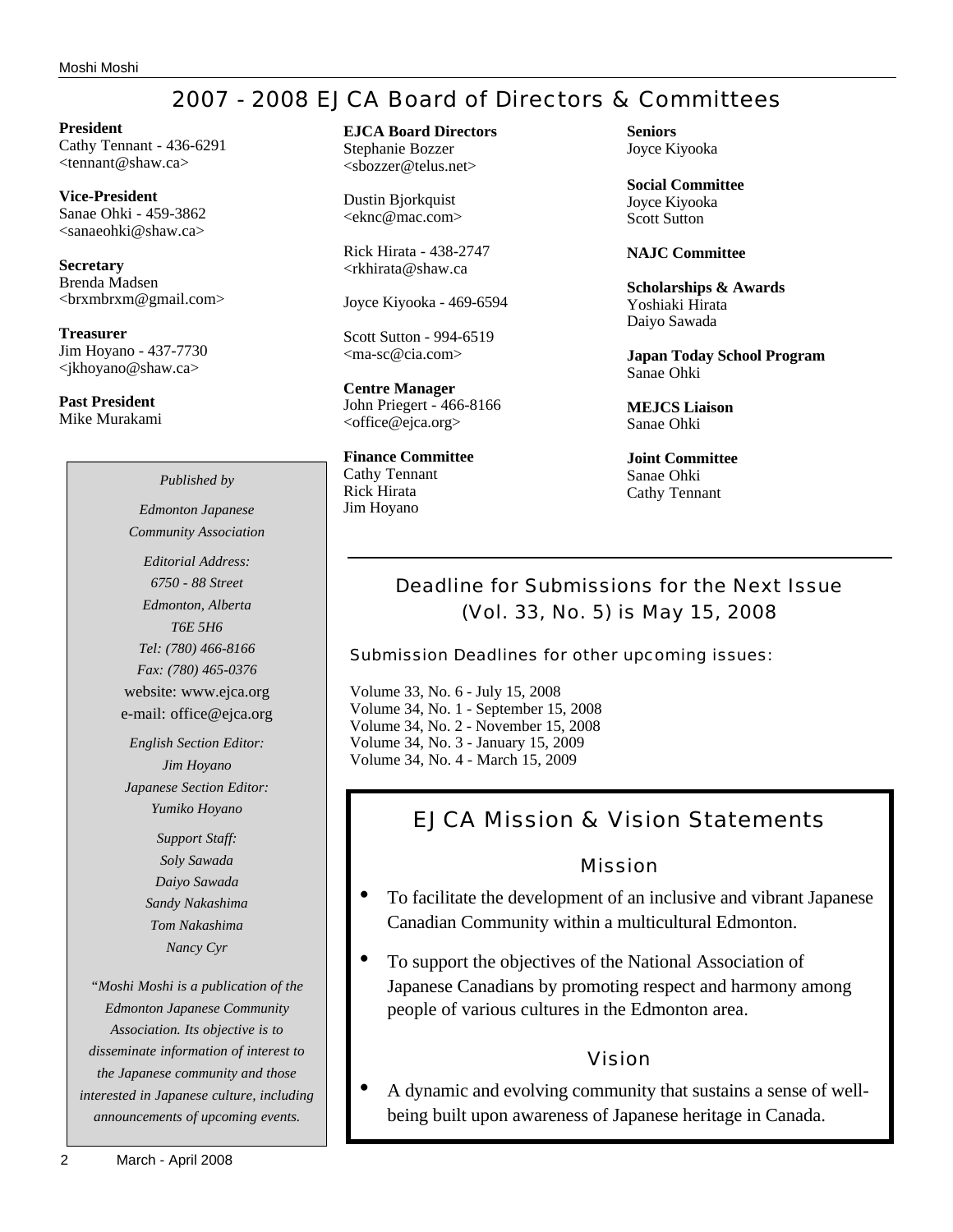## President's Corner

## Cathy Tennant

Winter is melting away as the snow quickly disappears … and soon we will be looking forward to the early spring flowers poking their heads up in the gardens, to walking outside instead of in the mall, to polishing up the golf clubs and (for some of us) to coming out of hibernation.

We have experienced a beautiful snowy winter but one that was also touched by sadness in our community. We felt the loss of several of EJCA members and the recent loss of Michael Hayakaze, a Nikkei soldier fighting in Afghanistan. Many EJCA members have friends and family in the Kamloops area, so were especially affected on learning of the extensive fire and water damage to the Kamloops Japanese Cultural Centre in early February.

However, as we move through the spring season, I hope we can all begin to experience the renewal of enthusiasm, and be warmed by feelings of hope, well-being and peace … as if we were gazing at the beautiful blossoms of the Sakura trees.

#### **Changes**

The Seniors Club held their elections in February to fill the positions vacated by the retiring executive. Many thanks to the past members of the executive: Bob Motokado (President), Chizuko Kimura (Vice-President) and Yoshiko Motokado & Heidi Matsune (Treasurers).

We wish the new executive well, as they work to build on the success of the past two years. Welcome to the new executive members: Yumiko Hoyano (President), Tom Sando (Vicepresident), Hiroshi Yokota (Secretary), Heidi Matsune (Treasurer) assisted by Yoshiko Motokado & Florence Ingham.

## **Past Events**

On March 8th, we held our annual Sukiyaki Night … with a twist! This year we combined an afternoon Hina Matsuri doll display with the Sukiyaki Dinner which was held in the evening (separate article). There was good turnout for each event with many people viewing the display and staying on for the sukiyaki dinner.

As always, the events were only possible because of the generous donation of time and expertise by many volunteers so we are very thankful for their hard work.

## **Future Events Calendar**

We have received many positive comments about the Events Calendar which we enclosed with the January-February issue of the Moshi Moshi. Suggestions were made to have the calendar updated occasionally as event/activity details are confirmed, so this will be implemented to keep the calendar current.

If you have comments/suggestions to make the calendar more useful for you, please let any of the Board members know.

#### **Future Events**

We are entering into an active spring/summer calendar of events being held both at the Centre and outside of the Centre. There is information about the upcoming events for the next two months elsewhere in the Moshi Moshi.

#### **Redress Celebration and AGM**

The planning committee is continuing to formulate a program for our local celebration. Please reserve September 27th on your calendar so you can join us.

#### **National 20th Anniversary of Redress Conference and Celebration**

The national Redress Conference and Celebration will be held in Vancouver on September 19, 20 and 21, 2008. The organizing committee has provided a tentative schedule of events which includes workshops, speakers, performances and receptions held at various venues in Vancouver (details provided in a separate section of Moshi Moshi).

Further information on costs and accommodation options will be forwarded by the committee as decisions and negotiations are finalized. Hopefully, many people from the Edmonton area will make plans to attend the event to remember, learn, share and celebrate the Japanese Canadian Redress Settlement.

The Calgary Japanese Community Association is thinking about hiring a bus go from Calgary to Vancouver. As we find out more details about this option for transportation, we will let you know.

Wishing you all a happy and renewing spring!

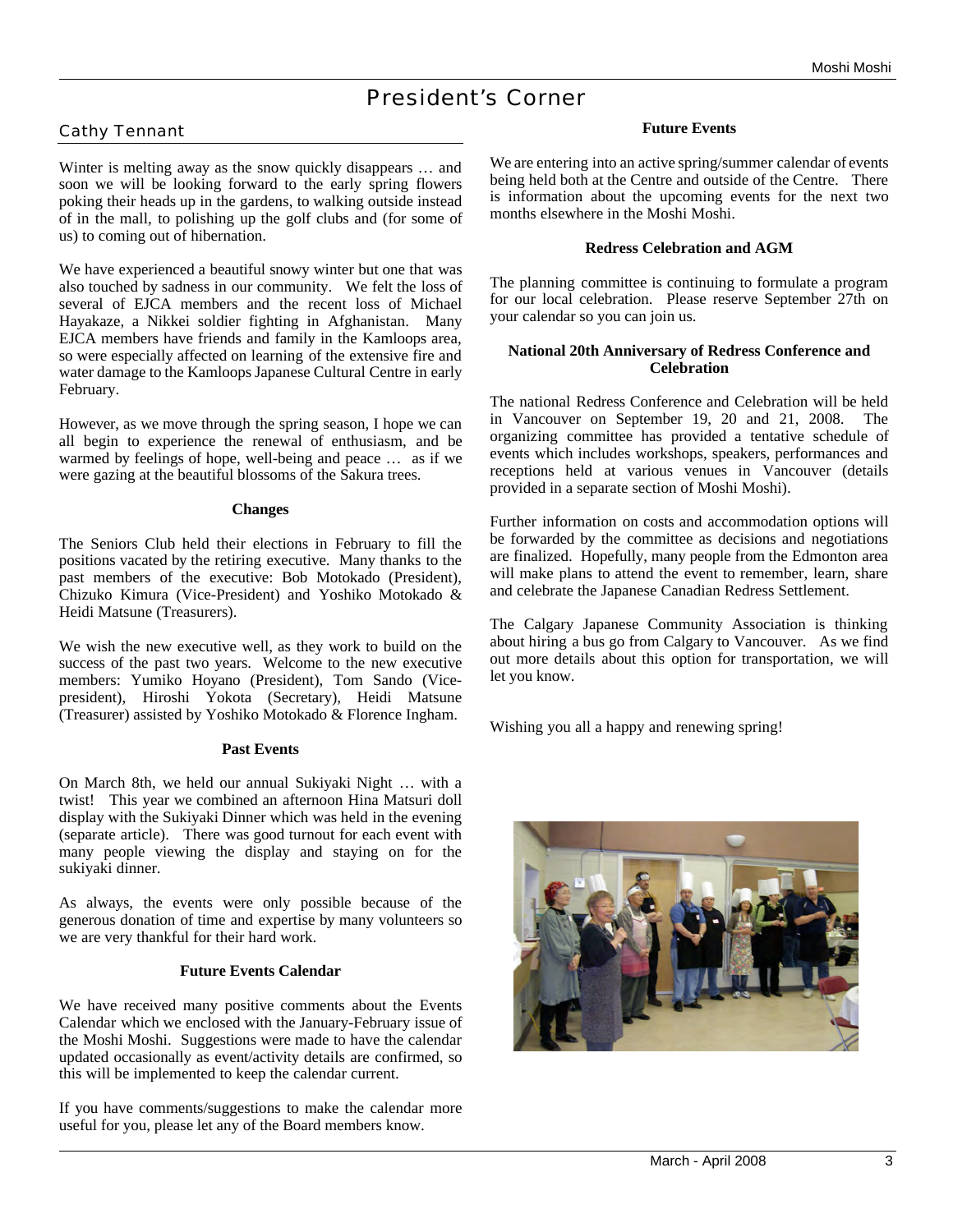# Hina Matsuri and Sukiyaki Night - March 8, 2008

This year the Hina Matsuri Doll Display and Sukiyaki Night were held on the same day. We thought perhaps each event could enhance the other and give guests the opportunity to view the display and to enjoy the dinner at the same time.

It was a bit hectic but there was an excellent turnout for both events! The majority of the Sukiyaki Dinner guests did come a bit early to enjoy the display and many who were at the Centre for the doll display indicated that next year, the Sukiyaki Night would be on their calendar.

The **Hina Matsuri** program included not only the beautiful doll displays that are traditionally put up in Japanese homes to celebrate Girls Day, it also involved the younger guests in making Hina Matsuri crafts. The activities were so popular that the tables were full of children and adults making take-home crafts. To top off the celebration there were traditional Japanese children's crackers and 50 special Japanese pasteries were prepared by Kieko Ito.

It was an enjoyable event that enticed those wanting to experience a familiar tradition, those wishing to view the display for the first time and for those wanting to capture the displays in photographs. Congratulations to all the organizers!

**Sukiyaki Night** was a full-table event this year! As always, the food preparers (Masako Hubbihoca, Toshiko Yamamoto, Mineko Sasano, Yumiko Hoyano, Chizuko Kimura, Sandy Nakashima, Grace Fujino) coordinated by Noriko Fujino were in the kitchen by early afternoon chopping vegetables, making the sunomono (salad) and carefully measuring out the ingredients for the sukiyaki sauce. The chefs arrived well before the dinner to don their chefs aprons and hats, to get lessons (refresher instructions in some cases), and to eat before their appearance at the tables.

The chefs included enthusiastic "freshmen" and calm, experienced cooks. The tables were randomly assigned to the chefs … Scott Sutton (Remember it's a sukiyaki pot, not a BBQ), Dustin Bjorkquist (Grilled cheese is my specialty), Shiho Asano (Cooking is really not my thing), Sanae Ohki (Make sure her eyes are open), Hiroko Currie (I'm may be a Fine Arts student but I also know the fine art of cooking), JP Sicotte (Hey being on this side of the table is just as much fun), Stephanie Bozzer (Remember these are chopsticks, not Kendo weapons), Gretchen Phillips (How can I keep this table of non-vegetarians children entertained?), Osamu Sasano (I'm not just a music expert … I can cook), and Takashi Ohki (Since retiring, I cook dinner four times a week) …. guess who was a novice and who was an expert.

Laughter and chatter between friends and new acquaintances were heard throughout the evening. Guests who read about the Sukiyaki Night on the EJCA website came from as far away as Fort McMurray! That's a new record!

At the end of the dinner, the chefs were thanked by each table

with a well-deserved round of applause. After the tables were cleared, Nancy Cyr, our "game master" led us in a comical table competition that celebrated the Year of the Mouse by having each table make a balloon mouse. The judges (Osamu and Takashi) narrowed down the creative entries, which ranged from a unique flat (yes, **flat**) balloon mouse, to a mouse that was mostly tail, to almost life-like models … and awarded a winner. This was followed by an energetic hula hoop game and the announcement of door prize winners, assisted by our reliable audience volunteer, Karin Sutton.

With any event, there are **always challenges** … the challenge to resolve problems and to continue to improve. This year, we had a special challenge because our sukiyaki meat supplier for the past 3 years had closed their business. Hitoshi Shigemitsu a chef at the Shogun restaurant came to our rescue. He prepared and sliced meat which EJCA purchased for 100 people on his day-off! A special thanks to Hitoshi for donating his time and the restaurant for letting us use their equipment and premises.

Sukiyaki Night is an event that has the most labour intensive clean-up because of the number of non-disposable dishes that are used for each guest. Because of the lack of clean-up volunteers, it was a particularly exhausting day for some of kitchen helpers who stayed to make sure everything was washed-up. We appreciated Stephanie and Dustin doing a lot of the running up and down the basement stairs with equipment and supplies because this saved us a lot of steps at the end of a long day. As the number of guests has gradually increased over the years, the clean-up has become a bigger job … so this is an issue that needs to be addressed.

The time of year (flu and cold season) is a contributor to our last challenge. We have had a number of "no shows" over the past few years. Although most people let us know, some don't. In any case, when people reserve then don't attend, someone may have been turned away unnecessarily. This situation also negatively affects our fund-raising potential because ingredients have been purchased on the basis of the number registered, whether or not they attend. Many other organizations pre-sell tickets to events but we realize that this many be difficult for out-of-town guests. The Board will be looking at options … if you have any opinions, please give your suggestions or ideas to any Board member.

We have no doubt that these issues can be resolved and we will be enjoying Sukiyaki Night again next year!

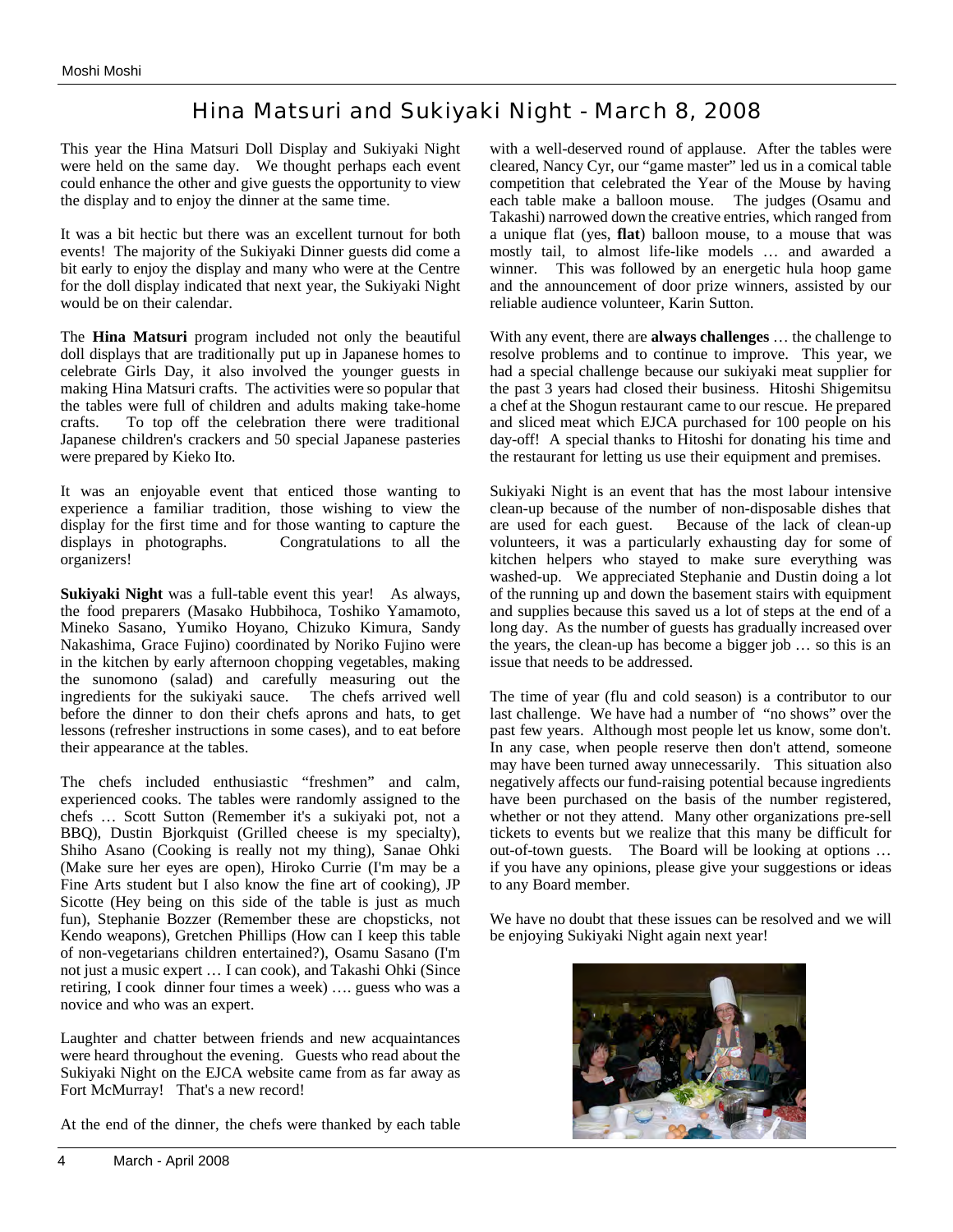# Volunteer Opportunities and Donor Thank You's

## **Volunteer Opportunities**

## **Casino - April 20, 21**

Volunteers are still needed; no experience necessary; training provided; always fun. Contact Jim Hoyano 437-7730

## **Seniors Lunch and Bazaar - May 24**

See Page 1 for details of baked goods donations and volunteer opportunities..

## **Heritage Festival - August 2, 3, 4**

Fun-loving, committed individuals required for sale tables, demo tables, photo booth, food prep, set-up and take-down. There is an opportunity for every skill and interest. Contact EJCA office: 466-8166 or office@ejca.org

Looking for people to help make crafts to be sold at the pavilion … see article about the Heritage Festival Craft Workshops. Keep watching the website and bulletin board for details.

## **Donor Acknowledgements**

The following individuals generously donated their time to make it possible for us to enjoy the Hina Matsuri Doll Display and Sukiyaki Night. On behalf of all of us, many thanks are extended! Sincere apologies if your name has been omitted.

## **Hina Matsuri**

Doll Display and Program Supervision: Noriko Lasalle, Satoko Nemoto, Rei Kondo, Oka-san

Preparing Wagashi (Japanese Pastries): Kieko Ito

Advisor: Sanae Ohki

## **Sukiyaki Night**

Planning Committee: Cathy Tennant, Noriko Fujino, Sanae Ohki

Sukiyaki Meat Preparation: Hitoshi Shigemitsu

Food Preparation: Noriko Fujino (coordinator), Masako Hubbihoca, Toshiko Yamamoto, Mineko Sasano, Yumiko Hoyano, Chizuko Kimura, Sandy Nakashima, Grace Fujino

Chefs: John-Paul Sicotte, Takashi Ohki, Stephanie Bozzer, Osamu Sasano, Hiroko Currie, Gretchen Phillips, Sanae Ohki, Dustin Bjorkquist, Shiho Asano, Scott Sutton

Table & Chair Set-up: Karaoke Club

General Help (including shopping): Joyce Kiyooka, Edie Nagata, Jim Hoyano, Brenda Madsen, Sanae Ohki, Cathy Tennant

Reception Table: Jim Hoyano, Wray Tsuji

Games: Nancy Cyr



## *2008 Heritage Festival DONATIONS NEEDED!*

Each year, the items that catch the eye of the festival attendees changes … surprisingly, last year one of the most popular items for sale at our pavilion was Japanese postcards! All the postcards that had been generously donated are now completely "sold out"!

We would appreciate donations of:

- Unused postcards from Japan
- Used stamps from Japan (we will package them for sale)
- Posters of Japan (to decorate the pavilion)

Donations may be brought to the Centre (please leave your name & phone number). If you have questions, would like to have donations picked-up or would like to help prepare items for the pavilion, please contact:

Cathy Tennant 436-6291 tennant@shaw.ca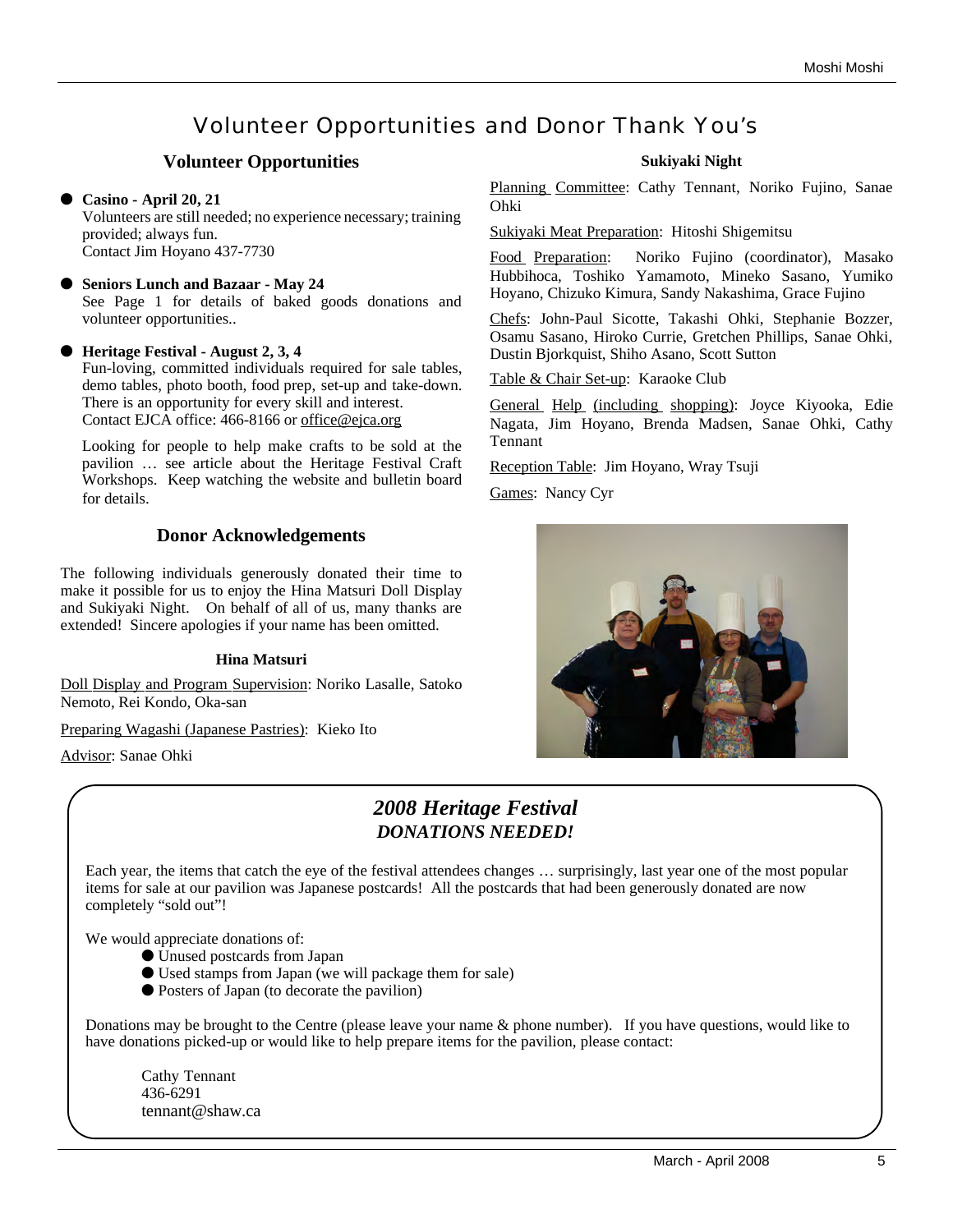## THE EJCA ELITES (formerly the EJCA Seniors Club)

At the February 27th meeting this year an election was held to choose a new executive and the following were elected:

| President:      | Yumiko Hoyano                            |
|-----------------|------------------------------------------|
| Vice President: | Tom Sando                                |
| Secretary:      | Hiroshi Yokota                           |
| Treasurer:      | Heidi Matsune                            |
|                 | assisted by Yoshiko Motokado, Flo Ingham |

If you are 50 years or older, you are welcome join the group. The Elites exist for comradeship and support for each other. At each monthly get togeether we enjoy lunch together, have a short business meeting, and then the fun begins. We ocassionally take day trips, go to movies tobgether, go out for lunch/dinner, and enjoying our lives (while we can!)

**Announcing a New Name!**: A the March 26th meeting 'The EJCA Seniors Club' was renamed 'The EJCA Elites'. It was felt that the word 'senior' might be a barrier in our efforts in recruiting new & 'younger' members. We will see how this new name will be accepted by the larger community. Everybody will want to joint the Elites now, right?

It was also decided that the group's trip this year will be to attend the 20th Redress Anniversary Celebration in Vancouver on September 19-21, 2008.

The EJCA Elites will be planning a few day trips and some other activities for the summer. At this moment, there are roughtly 30 members attending the monthly meetings, and activities include having lunch together, playing games, learn Japanese, handicrafts, Tai chi, etc. More activities will be included in the coming months as the weather permit us to be outdoors.

The EJCA Elites' annual Lunch and Bazaar: annual will be held on May 24 (11.00 am to 2:30 pm). This is a very popular event and has been attended by a large number of people in the past. The lunch menu is now being planned and will be anounced in the next issue of Moshi Moshi.

We would appreciate your donation of baked goods, items for sale at the bazaar tables, and help in general. Please bring your baked goods to the Centre on the day of the Bazaar, and bring sale items to the Centre anytime before the Bazaar; please be sure to leave your name and phone number. If you need pick up of donated items please contact the Centre Office (466-8166, email: office@ejca.org) or contact an EJCA Elites member.

The following people have volunteered to sit on the various committees (\* person in charge):

Food committee: Masako Hubbihoca\*, Toshiko Yamamoto, Noriko Fujino, Chizuko Kimura

Bake sale committee: Ruby Tsuruda\*, Rickie Higa, Grace Fujino

Bazaar table committee: Heidi Matsune\*, Masa Yoneda, Louise Wong

#### **Monthly Meetings**

The EJCA Elites Club meet on the 4th Wednesday of each month at the Centre beginning at 10:00 am. If you plan to attend please contact Ruby (475-7147) or one week before, so we know how many lunches to order. Cost of the lunch is \$10. Future meeting dates are April 23, 2008, May 28, 2008, June 25, 2008, July 23, 2008.

## **National 20th Anniversary of Redress Conference and Celebration September 19, 20 and 21 2008, Vancouver, B.C.**

#### **Tentative Schedule of Events**

## 1. Friday, September 19

Theme: Redress Present/Past (This day is tentatively planned to remember the past, to celebrate the Japanese Canadian Redress Settlement, and to invite other communities to examine current redress/human rights issues.)

8:30 a.m. - 4:30 p.m.

Three workshop rooms reserved (six workshops). More if required.

Lunch served; Lunchtime performances 5:00 p.m. Reception (sponsor being negotiated) 7:30 p.m. Evening performance

2. Saturday, September 20

Theme: Redress Present/Future (This day is tentatively planned to address issues in our own community, the changes in national Nikkei representation,

focusing on constituencies of kika, ijusha, mixed cultural heritage, youths and seniors, and to reflect on NAJC's future. 8:30 a.m. - 4:30 p.m. Speaker, Plenary Panel Lunch served Lunchtime performances 6:00 p.m. Dinner Program, includes performances

3. Sunday, September 21 9:00 a.m. - 12:00 p.m. Speaker, Closing Plenary Panel. (This morning will be used to reflect on the events of the past two days, to summarize). Lunch served Performances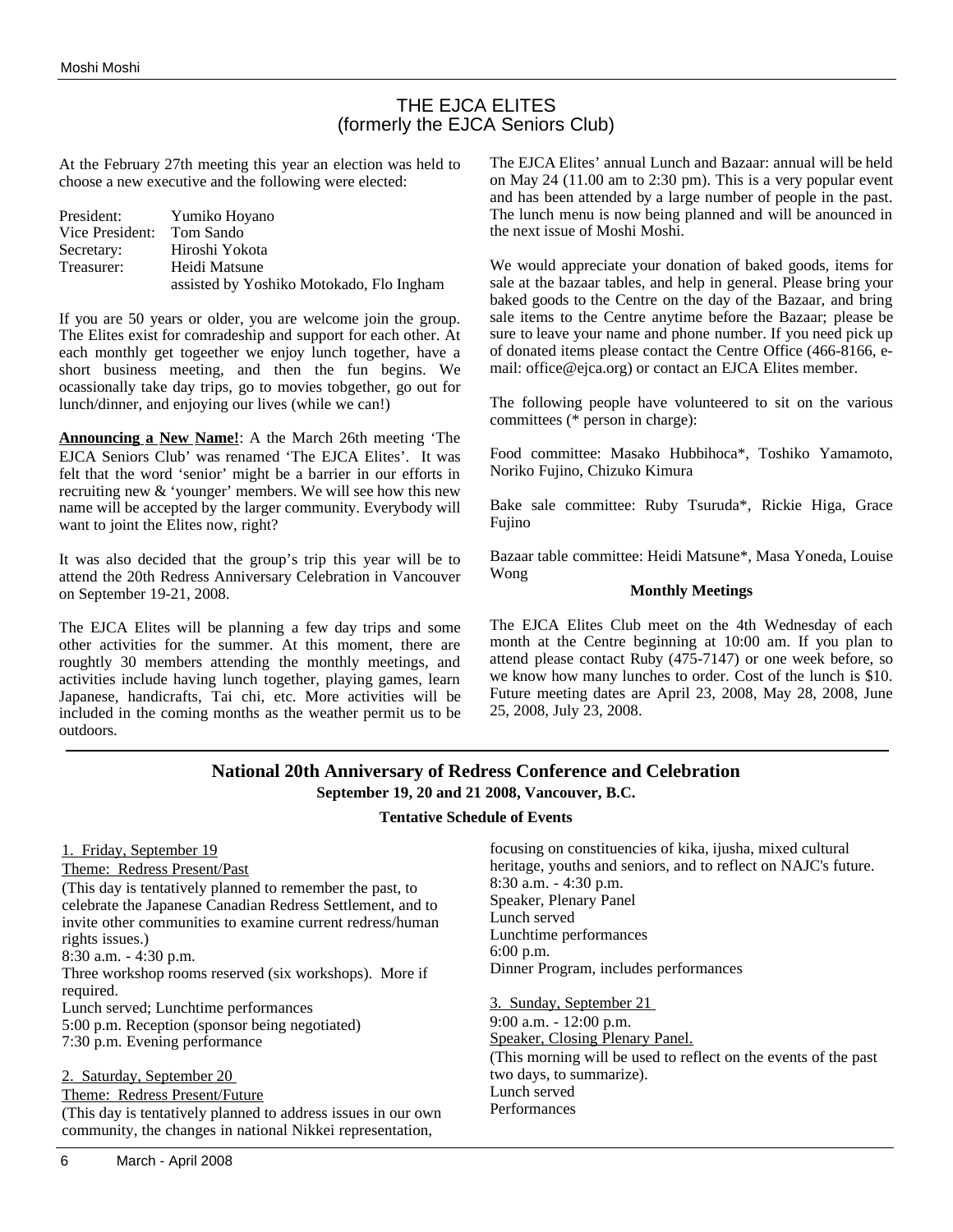# Calendar of Upcoming Events

| March 26, 2008    | EJCA Seniors Club Meeting, at the Centre beginning at 10:00 am  |
|-------------------|-----------------------------------------------------------------|
| April 8, 2008     | EJCA Board Meeting, at the Centre beginning at 7:00 pm          |
| April 13, 2008    | Movie Night at the Centre, beginning at 1:00 pm                 |
| April 20-21, 2008 | EJCA Casino dates at Casino Edmonton                            |
| April 23, 2008    | EJCA Elites Meeting, at the Centre beginning at 10:00 am        |
| May 24, 2008      | EJCA Elites' Lunch & Bazaar                                     |
| May 28, 2008      | EJCA Elites Meeting, at the Centre beginning at 10:00 am        |
| June 8, 2008      | Kurimoto Garden Spring Festival, 1-4 pm                         |
| June 21, 2008     | Summer Barbecue & Undo-kai, at the Centre beginning at 10:00 am |
| June 25, 2008     | EJCA Elites Meeting, at the Centre beginning at 10:00 am        |

## Directory of EJCA & Affiliated Clubs & Organizations

The following is a list of the clubs and organization in our community. If meeting times are given, the location is at the EJCA Centre. See the EJCA website <ejca.org> or the website of the group for more details. Please e-mail <office@ejca.org> for any changes or errors.

## **Sabaki Go Club**

Purpose: To learn and enjoy playing Go for all ages Meetings: Tuesday evenings from 7:00 pm and Saturday afternoons from 1:30 pm (lounge 3). Contact: Chuck Elliot at 452-1874, <Chuckbrenda@shaw.ca> Website: <www.sabaki.org>

## **The Edmonton Gojukai Karate Club**

Tuesdays and Thursdays (except holidays) Children, 7-12 years of age: 6:00-7:00 PM Youths, 13-17 years of age: 7:00-8:15 PM Contact: John Priegert - 436-1825, <priegert@telus.net>

## **Kendo/Naginata Club**

Meetings: 2nd & 4th Fridays at 7:00 pm website: http://web.mac.com/eknc/iWeb/EKNC/Welcome.html

## **Kita No Taiko**

Japanese Drumming Group Practices: Monday and Wednesday from 7 pm Contact: 431-0300 or <info@kitanotaiko.ca> Website: <www.kitanotaiko.ca>

## **Bonsai Club**

Raising and keeping bonsai plants Meetings: 3rd Wednesday monthly, 7-9 pm Contact: Les Dowdell - 437-0530

## **Karaoke Club**

1st & 3rd Friday of each month, 9 pm - ? Contact: Rick Hirata - 438-2747

## **Keifukai of Edmonton**

Japanese Brush Calligraphy Contact: Kazuko Hirata - 438-2747

## **Chigiri-e Art**

Torn paper art work creation Contact: Keiko Frueh - 436-5843

## **EJCA Seniors Club**

Monthly Lunch meeting & activities 4th Wednesday of each month, 11 am to 3 pm Contact: Bob Motokado - 456-8694

## **Wakaba Kai**

Traditional Japanese Dance Contact: Keiko Frueh - 436-5843

## **Japanese Active Group (JAG)**

Community of 'younger' Japanese Canadians and others interested in Japanese culture and activities. Contact: Yuri Nakano - 437-5294

## **Metro Edmonton Japanese Community School**

Japanese language instruction Contact: Ichiko Tsuneda (Principal) - 988-6546 Website: <www.ualberta.ca/~tkin/MEJCS-index.htm>

## **EJCA Art Club**

Ist & 3rd Sunday of each month, 10:15 am - 2:00 pm Contact: Yumiko - 437.7730

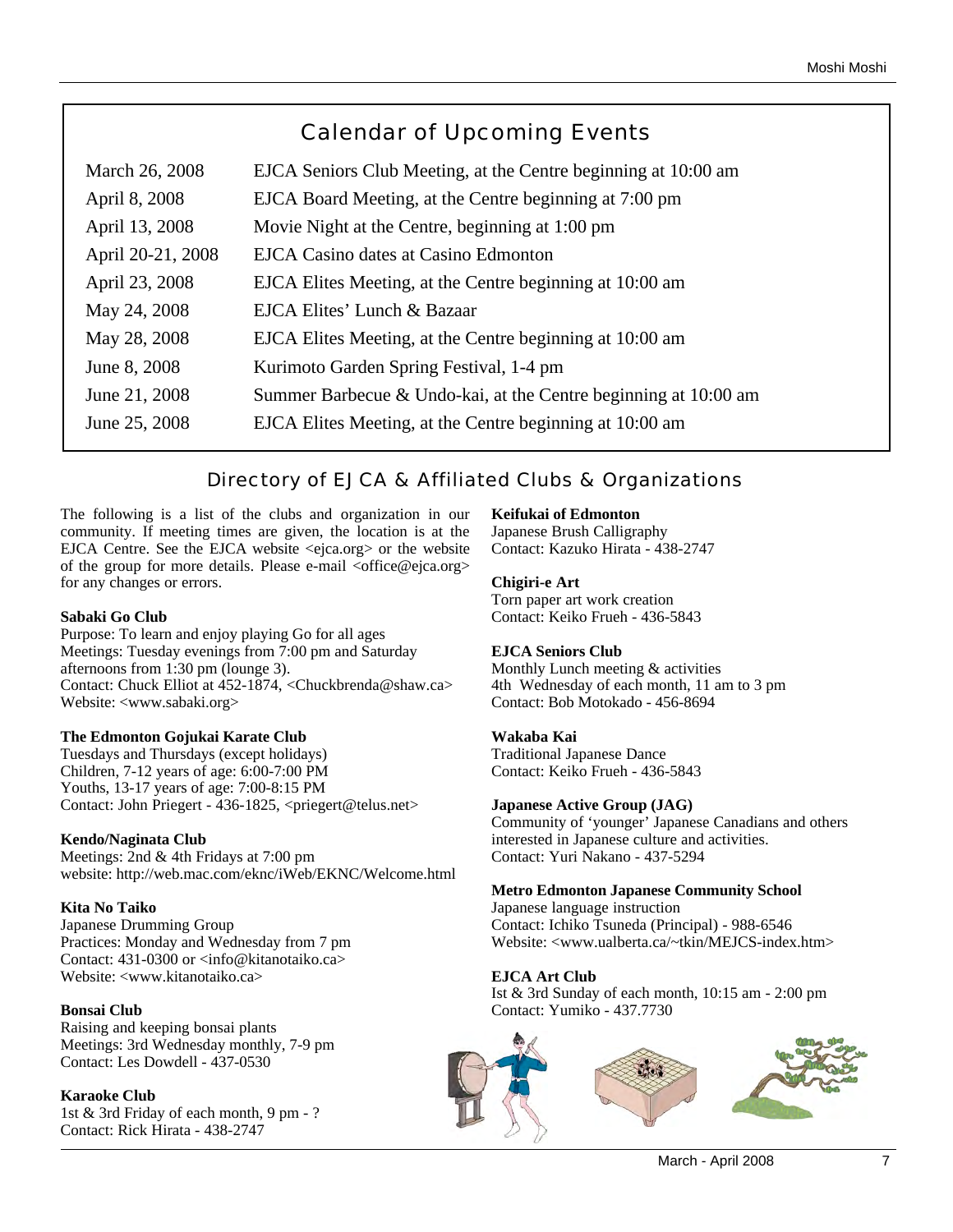## *Spring/Summer Workshops*

Two types of workshops are in the planning stages … **Heritage Festival Craft Workshops** and **Japanese Cooking Workshops**. These workshops will provide a "hands-on" opportunity to learn the techniques of making Japanese-style crafts and preparing traditional Japanese food.

## **Heritage Festival Craft Workshops** - *make items to donate to the Heritage Festival pavilion; no charge*.

Two, 2-hour workshops will be held in May and June to learn traditional and adapted Japanese crafts. The purpose of these workshops is to produce decorative craft items to sell/display at the Japanese pavilion and in the process learn to make them for yourself.

This workshop is for individuals who are interested in learning these techniques and willing to make items during and after the workshop for the Japanese Heritage Festival pavilion. Items made in previous years have been almost totally sold out, so we hope to have many new items to tempt festival-goers this August!

## **Japanese Cooking Workshops** - *suitable for all levels of skill; nominal charge.*

Workshops are being planned to teach the secrets of making Sushi, Manju and traditional home-style meals.

There will most-likely be two sessions for each food item - for example, basic sushi-making and advanced sushi-making. The workshops will be bilingual and will take a 3-step approach: demonstration, participation and tasting.

**The workshop schedules** were not ready for this edition of the Moshi Moshi, so please watch for information in early May on the website and on the bulletin board at the Centre. We will also send the finalized dates by email or mail (to those without email).

# *JAPANESE TUTORS*

# *An opportunity to share your knowledge of the Japanese Language*

From time to time, EJCA receives inquires from individuals interested in connecting with a Japanese language tutor. They are motivated by different reasons - some are planning a trip to Japan, some are conducting business in Japan or are moving to Japan for business reasons and others want to keep up the language skills acquired during a stay in Japan. Most are aware of the options available through the Metro Edmonton Japanese Language School and other formal public education programs but find that they are not convenient or suitable for their needs.

One way to address these inquiries would be for EJCA to maintain a current list of potential tutors, their experience and particular expertise (e.g. skill tutoring total beginners). Given the caller's reason for wanting a tutor, EJCA would only be responsible for connecting potentially suitable matches. We would provide the caller's name and phone number/email address to the tutor. It would then be up to the tutor to contact the individual who is looking for a tutor.

The agreed upon fee and mutually convenient times and tutoring location would also be up to the tutor and caller to negotiate.

**T6H 1V6**

If you might be interested or have questions, please contact:

Cathy Tennant 436-6291 tennant@shaw.ca

## 'The Sakura Tree' Books

EJCA still has a limited number of beautifully illustrated Sakura Tree books for just \$20.00 each. Please contact John Priegert (Centre manager) to arrange your purchase. More information and painting samples can be seen on the EJCA website at: http://ejca.org/events.html.

# Grace Yang

**Registered Acupuncturist in Alberta Master of Traditional Chinese Medicine**

**10706 - 65 Avenue Edmonton, AB**

**Telephone (780) 434-2834 Please leave a message**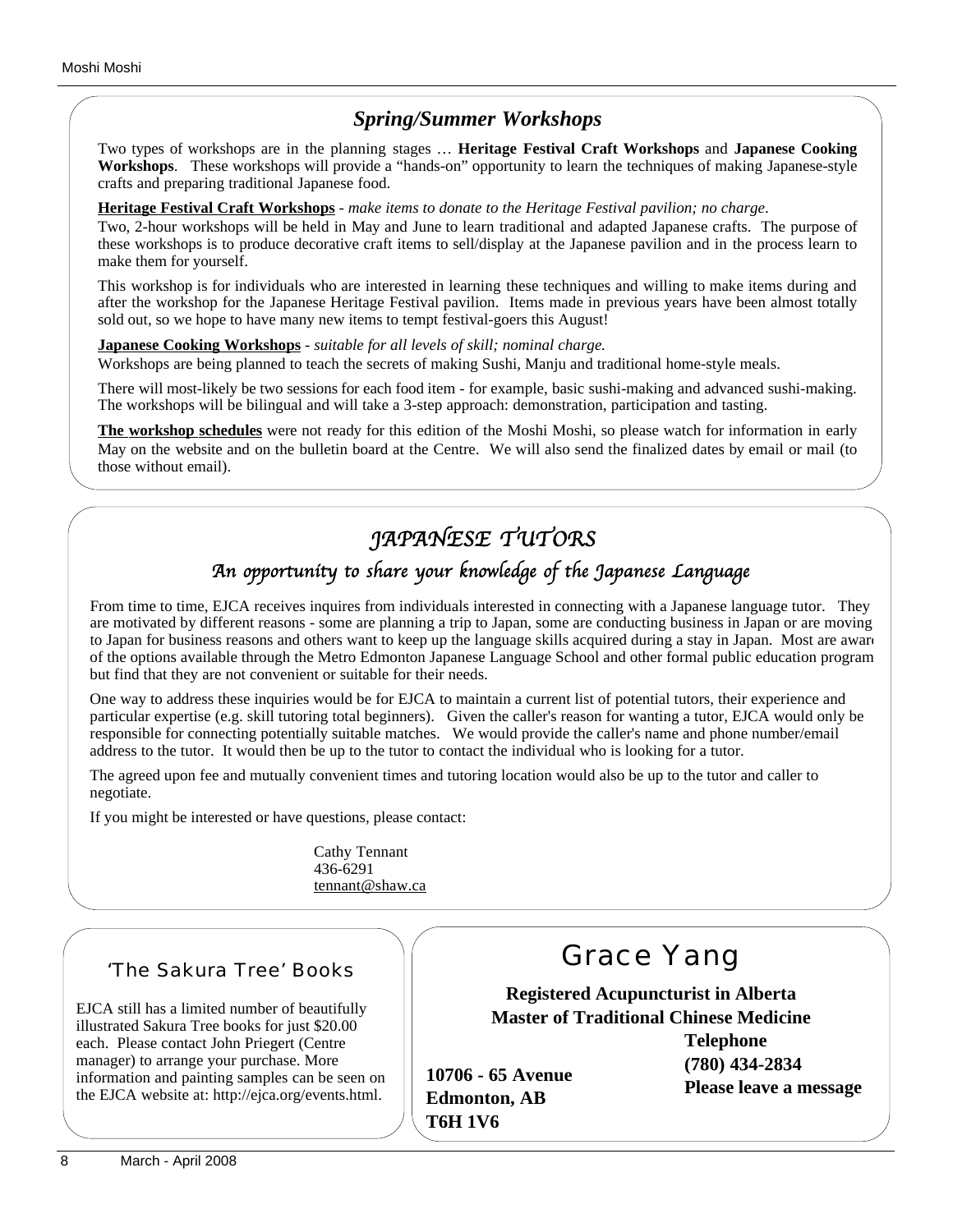# 『]快適』『清潔』をお求めのあなたへ

*Enjoy the comfort of the latest hi-tech bidet*

*Unlike a traditional bidet, you sit on a heated seat while using the multi-functions of the Personal Hygiene System.* 



**For information or purchase, please contact ASA (Aita Sales Agent) Phone (780) 922-4313 Fax (780) 922-4593 e-mail: msaita@oanet.com**

## MACHIDA COMPUTER SYSTEMS

Custom Assembled Computers Televisions \* Electronics \* VCR's (Sales and Service) David Machida (dmachida@telus.net)

90 Garnet Crescent Sherwood Park, AB T8A-2S4 Ph/780 467-5377

# TONY the TAILOR

ALTERATION SPECIALIST **JUNKO DARASENG**

Specializing in LEATHER, FUR & SHEEPSKIN All types of mens & ladies clothes, coats & jackets Dry Cleaning Available

10172 - 104 Street Edmonton, Alberta T5J 1A7 **Telephone 426-4654**

# Nippon Travel Ltd. 日 本 ト ラ ベ ル

Edmonton Office!!

Airline Tickets, Rail Passes Packages & Cruises, Hotel & Car Rental, etc.

**Please contact us** 下記までお気軽にお問い合わせ下さい。

> Suite 100, 10109 -106 Street Edmonton, Alberta T5J 3L7

Tel: (780) 429-4545, Fax: (780) 429-4555, Email:nipponyeg@telus.net

# 寿司わさび

*Sushi WASABI*

**5714 - 111 Street Edmonton, AB**

**Business Hours** Tues-Thurs: 5 PM - 9:30 PM Fri: 5 PM - 10 PM Sat: 5 PM - 10 PM Sundays & Holidays: 5 PM - 9 PM CLOSED Mondays

> **Phone: 433-0533 Fax: 413-4138**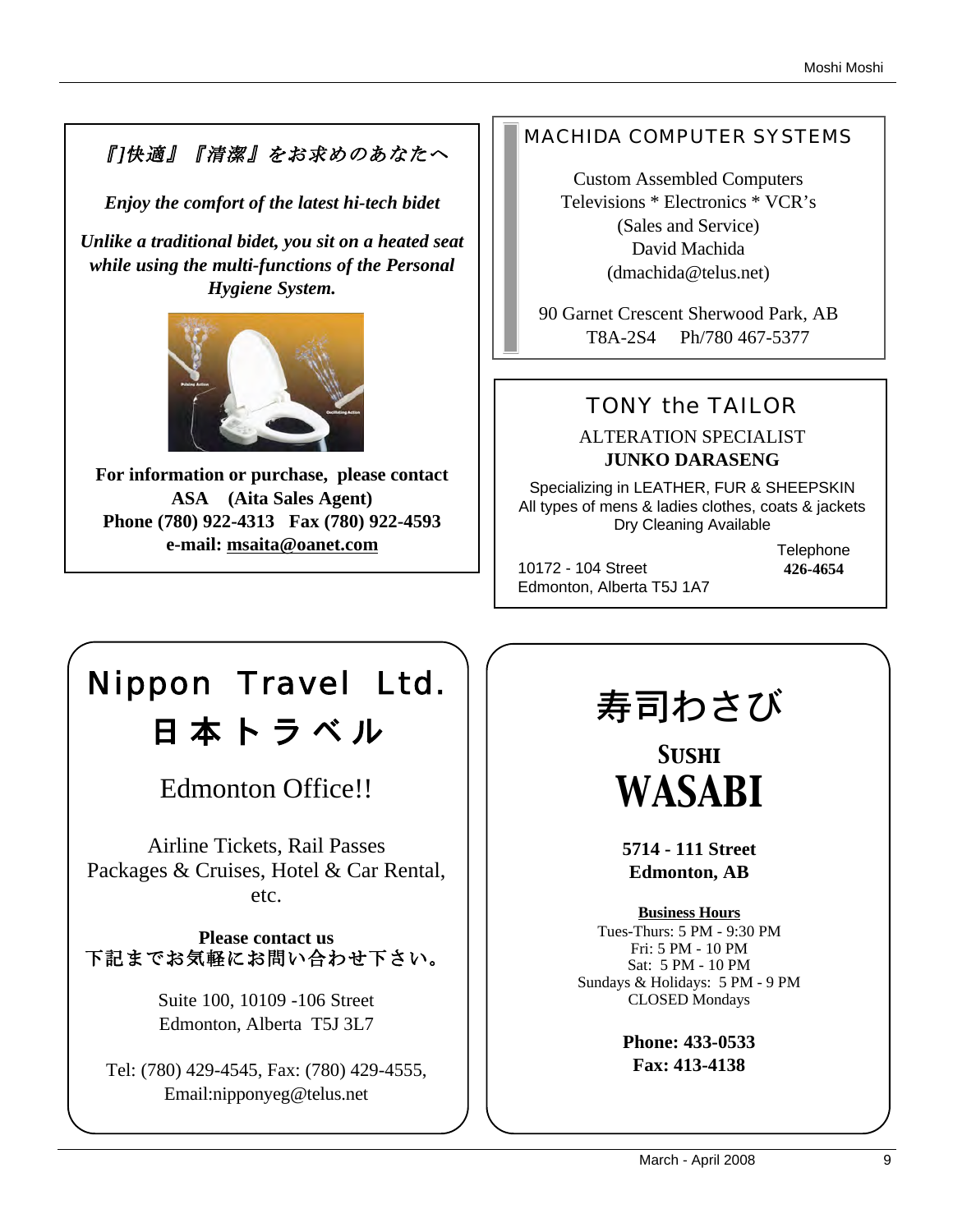# EJCA映画祭

## 新プラズマ・スクリーンと音響システム披露のための映画祭

日時:4月13日 (日曜日), 午後1時から6時まで

場所:EJCAセンター、6750 - 88 Street

#### 上映時間

第一会場

3時ー3時半 休憩

1時ー3時 ハッピー・フィート(英語) 3時半ー5時半 椿山課長の七日間(日本語、英語字幕付き)

## 第二会場

1時ー3時5分 武士の一分(日本語) 3時5分ー3時半 休憩 3時半ー5時半 ザ・グレート・アウトドアーズ(英語)



## 「ハッピー・フィート」

この映画をハイ・デフィニッション・プラズマ・スクリーンで見ます。2006年作。2007年アニメ部門でオスカー他15の賞を 獲得。

#### 「椿山課長の七日間」

突然死をした主人公の椿山課長が七日間だけ美女となって残した家族の元へ帰ってくる話。親子の愛や家族の秘密など、現世 で椿山課長が直面するエピソードの数々が身につまされる。名優西田敏行が主演。

## 「武士の一分」

時代劇、江戸時代の一人の侍が殿様のために試食した料理に含まれた毒でめくらになる。妻が夫がその地位を失わないように 上司に訴えるがかえって暴行を受ける、この侍は侍である誇りを保つために復習を決意する。山田洋次監督。松竹映画歴代最 高記録を樹立した話題作。

## 「ザ・グレート・アウトドアーズ」

シカゴの家庭的な男が家族を湖畔のリゾートへ連れて来る。妻や子供達はそれほど感激はしないけれど彼はこの休暇に大いた る期待をしている。

もし要請があれば英語字幕付き日本語の映画を第三会場で2本上映します。「Shall We Dance?」と古典的小津映画「東京物 語」

> 入場無料 休憩時間には飲物やスナックがあります 予約の必要はありません ご家族や友人をお誘いください。

## EJCA エリート 5月ランチとバザー

EJCAエリート(前シニア・クラブ) 資金作り活動

日時:5月24日(土曜日)午前11時から午後2時

ランチは持ち出しも可能です。メニューは今検討中。詳細は今号「EJCAエリート」ページをご 覧ください。ベーク品、バザー用品などの寄付、また当日のボランティアーお願いします。次号 「もしもし」に詳しいおしらせが掲載されます。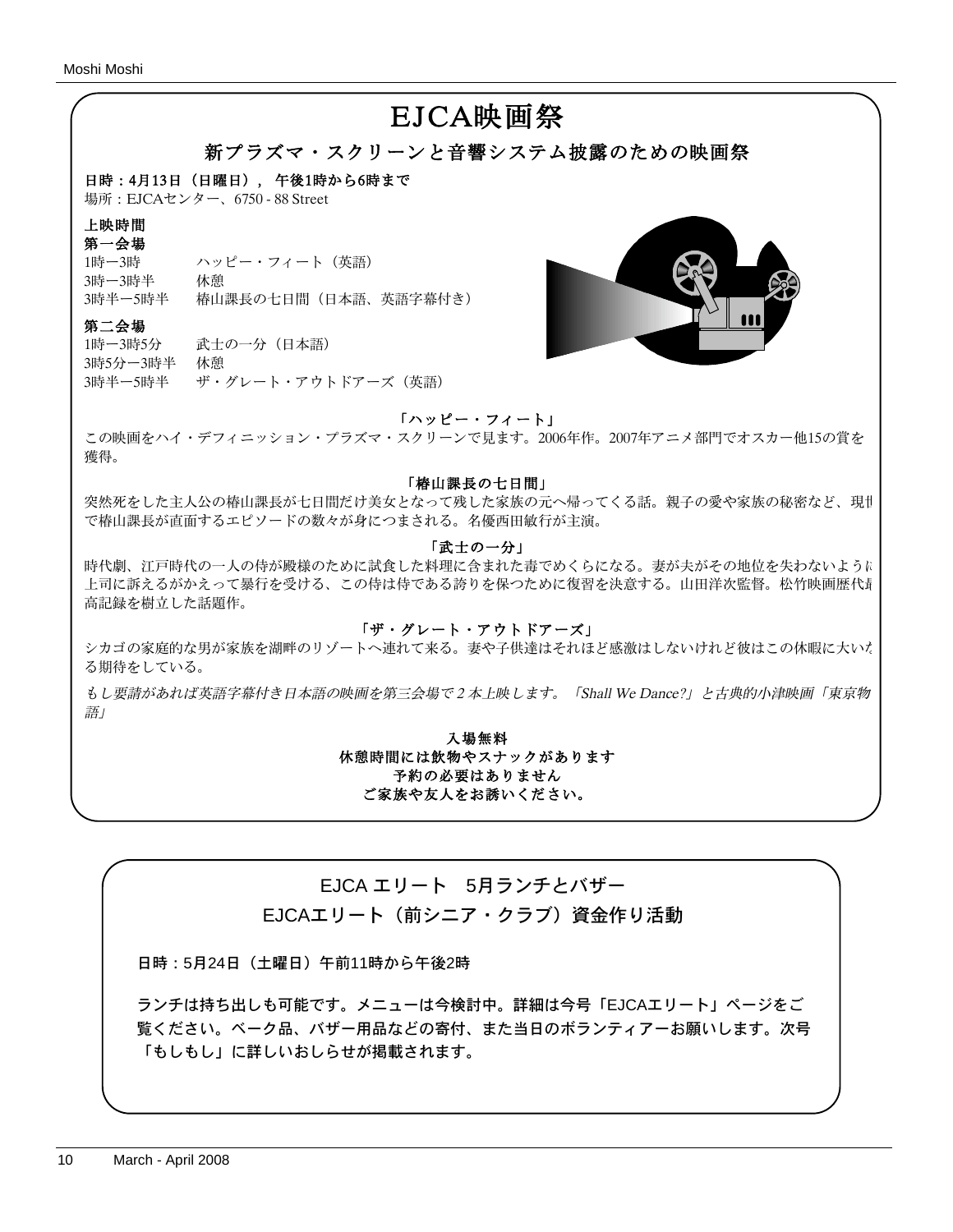# EJCA会長の言葉

## キャシー・テナント

雪がどんどん融けて冬が遠ざかっていきます…もうすぐ土から 顔を出す早春の花が待ちどうしいことです。モールの中を歩く のではなく戸外を散策できますし、ゴルフ・クラブを磨いた り、冬眠から覚める人たちもいるでしょう。

美しい雪で覆われた冬を過ごしていた私たちのコミュニティー はまた悲しい出来事にも出会いました。2、3人のEJCA会員を 失いましたし、日系兵士であったマイケル・ハヤカゼをアフガ ニスタンで亡くしました。EJCA会員の中にはカムループスに友 人や家族を持っていますが2月にカムループス日本文化センター が大きな火災と水による被害を被った事を知り心が傷みます。

しかし今、春を迎え、私たち皆が希望と健全さ、そして平和へ の熱意を更新し始めていることを望みます…美しいサクラの花 を眺めているように。

#### 変わりゆく事柄

EJCAシニア・クラブは2月のミーティングでそれまでの役員が 退き、選挙を行ないました。退かれた役員の皆様今までご苦労 様でした。ボブ・モトカド(会長)、チズコ・キムラ(副会 長)、ハイディー・マツネ、ヨシコ・モトカド(会計)。

過去2年間築き上げてきた成功に基づいて更に努力することにな る新役員を歓迎します。ユミコ・ホヤノ(新会長)、トム・サ ンドー(副会長)、ヒロシ・ヨコタ(書記)、ハイディー・マ ツネ(会計)、ヨシコ・モトカド、フロー・インがム(会計助 手)

## 過ぎ去ったイベント

3月8日、恒例「スキヤキの夕べ」を少し姿を変えて開催されま した。今年は「スキヤキの夕べ」を夜、同日の午後雛な祭り展 示を行ないました。これらのイベントには大勢の参加者があ り、人形を見に来た人たちが引き続きデナーに出席されまし た。

いつもの事ながら多くのボランティアの皆さんの知識と経験と 時間の提供があってこそこられのイベントが可能になったので す。皆様のご協力に感謝いたします。

#### 将来イベント・カレンダー

1-2月号「もしもし」に掲載した「イベント・カレンダー」に ついて多くの賞賛の言葉をいただきました。イベントの詳細が 決まり次第、カレンダーを時々再新するようにとの提案があり ましたのでそれを実行します。

もしこの「カレンダー」を'あなた'にとってもっと有効な物 にするための提案がありましたら役員へ申し出てください。

#### 将来のイベント

センター内外で活発なイベントが開催される春~夏の時期に入 ります。「もしもし」今号に次の2ヶ月間のイベントについての お知らせがありますので参照してください。

#### リドレス祝典と年次総会

計画委員会は私たち地域の祝典の計画を練っているところで す。9月27日をカレンダーに印てこのイベントに参加してくだ さい。

#### 全国リドレス20周年記念祝典と会議

全国リドレス20周年記念祝典と会議が9月19、20、21日にバ ンクーバーで開催されます。計画委員会がイベント・スケ ジュール試案を送ってきました。それによるとワークショッ プ、スピーカー、パフォーマンス、レセプションがバンクー バー内の各地で行なわれます。(詳細は今号の別ページを参 照)

同委員会は費用、宿泊、などの詳細が決まり次第知らせてきま す。エドモントンからも大勢の人たちが参加し、日系カナダ人 のリドレス解決について回想し、学び、共有し、そして祝うこ とができると良いと思います。

カルガリー日系人協会はバスでカルガリーからバンクーバーへ 行く事を計画しています。これについてもっと詳細が分り次第 お知らせします。

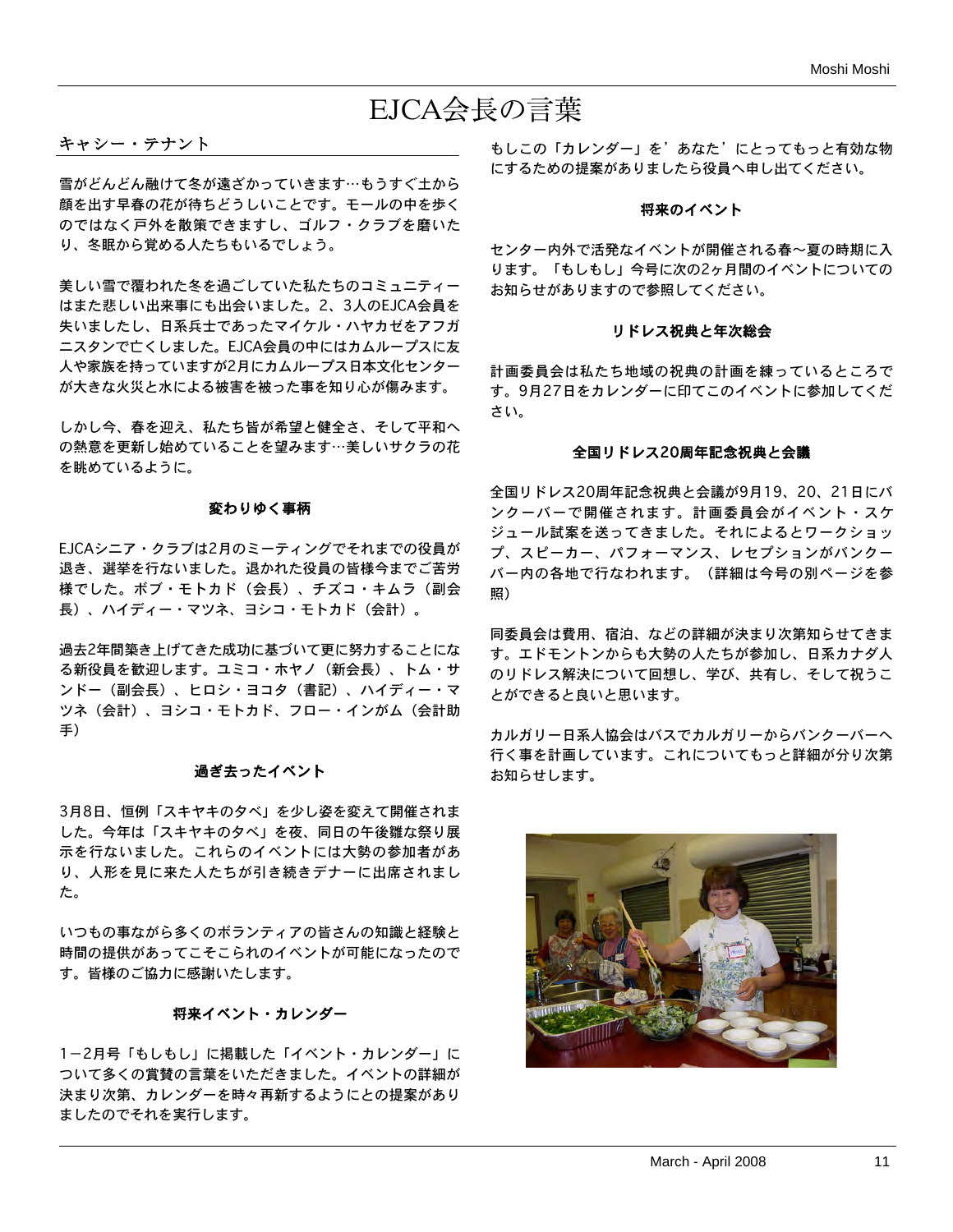## ひな祭りとスキヤキの夕べ ー 3月8日、2008年

今年の「ひな祭り」と「スキヤキの夕べ」は同じ日に行なわれ ました。両イベントがお互い強調し合い、イベント参加者は人 形の展示を観覧し、デナーに出席できると考えたからです。

少し忙しかったのですが両イベントに大勢が参加しました。ス キヤキ・デナー参加者のほとんどは少し早く来て人形展示を見 ていました。また人形展示を見に来ていた人たちは来年はスキ ヤキ・デナーへの参加したいと言っていました。

ひな人形は日本の家庭では「女の子」の日のお祝いとして飾ら れるのですが、今回の祭りには子供達は「ひな祭りクラフト」 もプログラムに組み込まれており、家へ持ち帰ることができる 手芸品をテーブル一杯に広げて子供も大人も熱心に作っており ました。雛あられやキエコ・イトーさんが作ってくださった和 菓子が50個もありました。

この楽しいイベントでは親しみのある伝統を経験しようとする 人たち、人形展示を始めて見る人たち、写真を取りたいと来て いた人たちが会場に集まりました。イベントを準備してくだ さった皆さん、おめでとうございます。

「スキヤキの夕べ」は満員のイベントでした。何時ものように ノリコ・フジノをコーディネーターとして食材を準備してくれ た人たち、(マサコ・ハビオカ、トシコ・ヤマモト、ミネコ・ ササノ、ユミコ・ホヤノ、チズコ・キムラ、サンディー・ナカ シマ、グレース・フジノ)は午後早くからキッチンで野菜を切 り、酢の物を作り、スキヤキ・ソースを注意深く作り、ご飯を 炊きました。シェフたちはデナーよりずっと前に来ていてシェ フのエプロンを着け、帽子をかむり、調理のレッスンを受け (中には記憶を新たにするだけの人たちもいましたが)、各 テーブルに向かう前に腹ごしらえをしました。

シェフとしては元気の良い新前達から落ち着いた経験豊な調理 人達がいました。抽選で調理するテーブルを与えられました… スコット・サトン(これはスキヤキ鍋ですよ、BBQではない よ)、ダスティン・ビジョーセスト(グリルド・チーズが私の 特技です)、シホ・アサノ(料理は苦手で…)、サナエ・オー キ(彼女の目が開いているか確かめて!)、ヒロコ・カリー (私は美術の学生かもしれないけれど料理の術も心得ていま す)、JPシコテ(テーブルのこちら側にいるのも結構楽しいも のですよ)、ステファニー・ボーザー(これはお箸ですよ、剣 道の木刀ではないのよ)、グレチェン・フィリップス(野菜を 食べない子供達をどうやって楽しませてあげられるの?)、オ サム・ササノ(私は音楽の専門家だけではないのです、料理も できますよ)、タカシ・オーキ(引退してから週に4回は料理し ますよ)…誰が達人で誰が新米でしょう、分りますが?

夜中笑い声と話声がホール中に響きました。「スキヤキの夕 べ」の事をウエブサイトで知ったゲストはフォート・マクマ

リーからわざわざやって来たそうです。これは記録に残ります ね。

デナーの後、シェフ達は各テーブルから割れるような拍手で感 謝されました。テーブルが片付いた後、ナンシー・シアー(私 たちのゲーム・マスター)はネズミの年にちなんで風船で「ネ ズミ」を作るゲームをテーブル間で競争でさせて、審判官(オ サムとタカシ)はほとんど平らな風船ネズミ、しっぽばかりの ネズミ、そして本物のような物へと参加作品を絞って…勝利者 を決めました。これに続いて、元気の良いフラフープのゲーム があり、それからカリン・サトンが助手を努めてドア・プライ スの発表がありました。

どのイベントにもある程度のチャレンジは付き物です。問題点 を解決するチャレンジ、そして改善すること。今年、私たちに は特別なチャレンジがありました。過去3年間スキヤキ用ビーフ を買っていた店が閉店したため「将軍」レストランのヒトシ・ シゲヒロが助っ人となってくれました。EJCAが購入した肉を彼 は100人分スライスしてくれたのです。しかも彼の休みの日 に!ヒトシと肉を切る機械や場所を貸してくださったレストラ ンには特別の感謝をいたします。

「スキヤキの夕べ」は後片付けに一番労力を必要とするイベン トです。沢山のお皿や小鉢を使うからです。後片付けボラン ティアーが居なかったために午後中キッチンで調理した人たち が残って、全ての食器がが洗われてきれいになるまで後片付け をしたために彼女らに取っては長い労働時間となりました。ス テファニーとダスティンはベースメントへ物を運ぶ仕事を引き 受けてくださり、とても助かりました。長い一日の最後に何度 もの階段の上り下りはキツい事でしたから。このイベントへの 参加者の人数は増えており、そのために最後の後片付けが大仕 事になっています。この問題を解決しなければなりません。

一年のこの時期(フルーや風邪の時期)がもう一つのチャレン ジです。ここ2、3年に予約をしていても来館しない人たちが数 人もいます。ほとんどの人たちは先に知らせてくれまますが、 中には知らせない人たちもいます。予約しても来ない人たちは 予約できなかった人たちを不必要に作り出していることを知っ てほしいのです。またこれは私たちの資金作りへの努力にも負 の影響を与えます。と言うのは食材は予約した全員参加と言う 予定で人数分を購入します。他の多くのオーガナイゼーション ではこのようなイベントでは切符を先に売ります。ですがこの 方法は市外からのゲストには困難かとも思われます。役員会は 解決策を探しています…もし何か良い方法がありましたら役員 会まで知らせてください。この問題を解決し、また「スキヤキ の夕べ」を来年も楽しむことができると確信しています。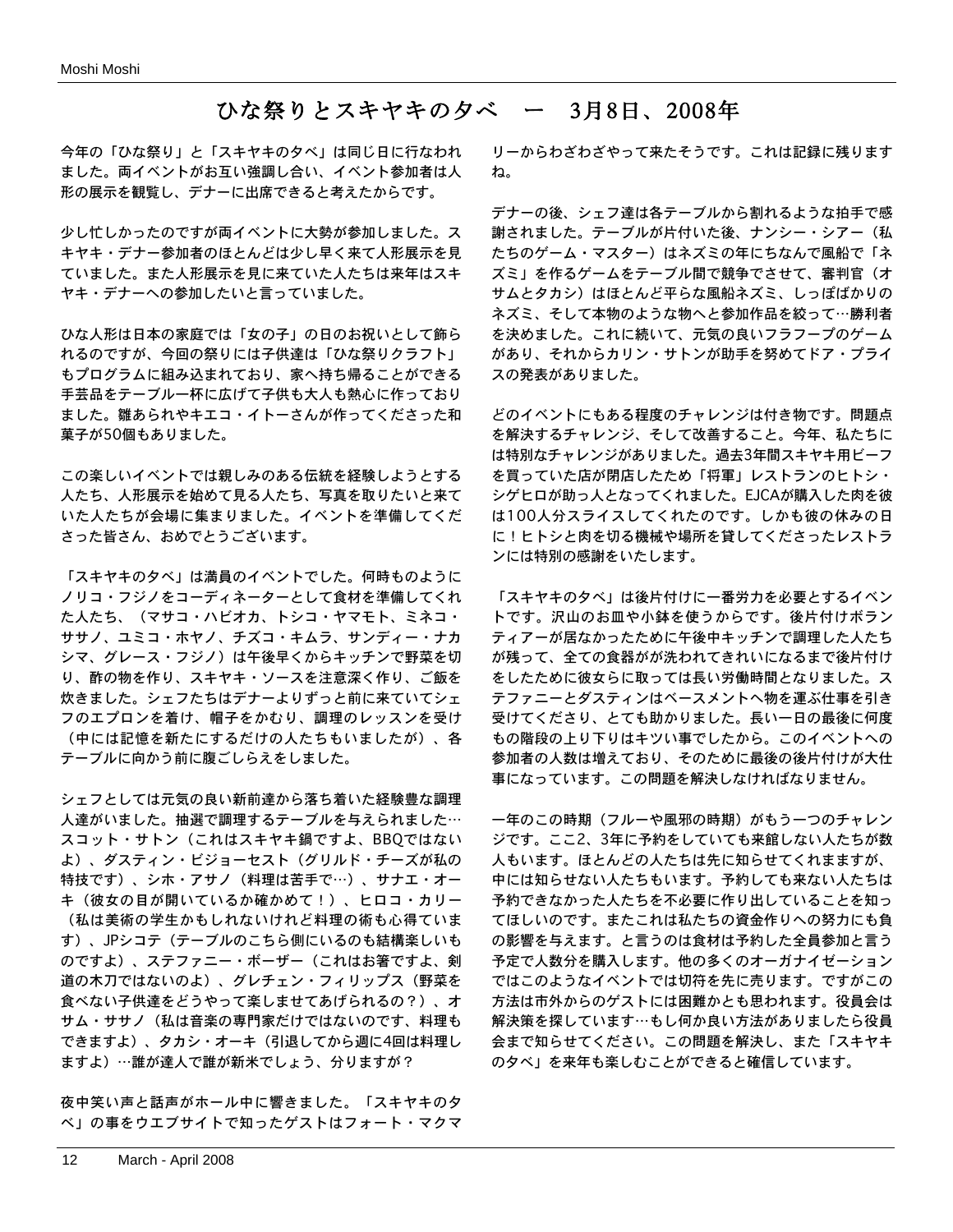## ボランティアー機会とボランティアー感謝

#### ボランティアー機会:

#### ・カシノ:4月20日、21日

ボランティアーを必要としています。経験無用。トレイニング あり。何時も楽しいボランティアー機会です。 連絡:ジム・ホヤノ 437-7730

#### ・シニア・ランチとバザー:5月24日

寄付をお願いします:ベーク品はバザーの当日会場へお持ち ください。バザーで売るための品物の寄付をお願いします(和 風な新品、質の良い中古品、手芸作品などが望ましいのですが その他の寄付も歓迎)。

## ランチ調理をお手伝いしていただける方やその他の場所 でのお手伝い。

連絡:マサコ・ハビオカ(キッチン)、ルビー・ツルダ(ベー クセール)、ハイディー・マツネ(バザー商品)

客付感謝(雛祭り、スキヤキの夕べ):ひな祭りとスキヤ キの夕べのために時間を割いて協力してくださった下記の 方々。皆様のお陰でこれらのイベントを楽しむことができまし た。大勢の人たちを代表してお礼を申し上げます。もしお名前 が落ちていましたらお許しください。

ひな祭り: 人形飾り付けとプログラム:ノリコ・ラサール、サトコ・ネ モト、レイ・コンドウ、オカ アドバイザー:サナエ・オーキ 和菓子作り:キエコ・イトウ

スキヤキの夕べ:

計画委員会:キャシー・テナント、ノリコ・フジノ、サナエ・ オーキ

スキヤキ用肉準備:ヒトシ・シゲミツ

食材準備:ノリコ・フジノ(コーディネーター)、マサコ・ハ ビオカ、トシコ・ヤマモト、ミネコ・ササノ、ユミコ・ホヤ ノ、チズコ・キムラ、サンディー・ナカシマ、グレイス・フジ ノ

チェフ:JPシコット、タカシ・オーキ、ステファニー・ボー ザー、オサム・ササノ、ヒロコ・カリー、グレチェン・フィ リップス、サナエ・オーキ、ダスティン・ブジョーキスト、シ ホ・アサノ、スコット・サットン

テーブルと椅子の準備:カラオケ・クラブ

一般的手伝い(買い物も含め):ジョイス・キヨオカ、イ ディー・ナガタ、ジム・ホヤノ、ブレンダ・マディソン、サナ エ・オーキ、キャシー・テナント

音楽:オサム・ササノ

受付テーブル:ジム・ホヤノ、レイ・ツジ

ゲーム:ナンシー・シアー

## 2008年度ヘリテージ・フェスティバル

## 寄付をお願いします!

毎年、フェスティバルに参加する人たちの興味の対象は変わるようです。驚いた事に昨年日本館でもっとも人気の高かった物 は日本の絵はがきでした。今までに寄付していただいた絵はがきは全て"売りつくし"ました。

今回も下記のような絵はがきを寄付していただけませんか?

## 使用していない日本からの絵はがき 日本からの切手(売れるようにパッケージにします) 日本のポースター(日本館装飾用です)

寄付品はセンターへお持ちください(お名前と電話番号を置いて行ってください)。もしご質問があったり、寄付品を取りに 来てほしい、または日本館のために商品を用意する手伝いをしていただける方々はご連絡ください。

#### キャシー・テナント:電話 436-6291、e-mail:tennant@shaw.ca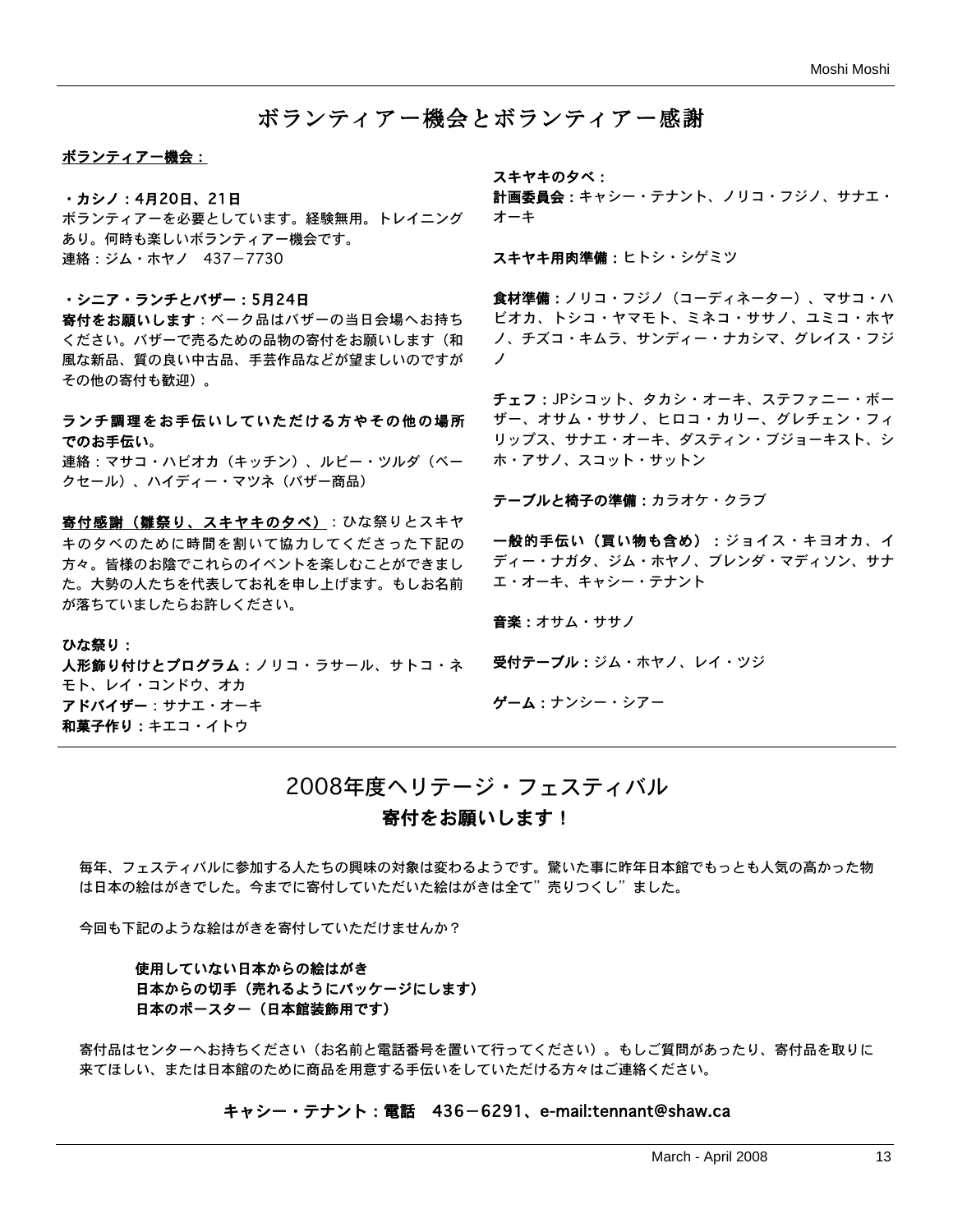## EJCA・エリート

## EJCAシニア・クラブ改名

2月27日のミーティングで選挙があり、新役員が決まりました。

会長:ユミコ・ホヤノ 副会長:トム・サンドー 書記:ヒロシ・ヨコタ 会計:ハイディー・マツネ、助手:ヨシコ・モトカド、フロー・インがム

●新しい名前になりました!:3月のミーティングで以前のEJCAシニア・クラブと言う名前が「EJCAエリートs」と言 う名前になりました。これは「シニア」と言う言葉が新しい若い人たちをメンバーとして迎える障害になっていると考えた ためです。この新しい名前が皆さんにどのように受け入れられるかをしばらく見たいを思います。誰でも「エリートs」クラ ブに入りたいですよね!

●同じミーティングで今年のグループ旅行は9月20、21日にバンクーバーでのリドレス20周年記念式典に参加することと決 まりました。

もし、あなたが50才以上でしたらこの会に参加されることを大歓迎いたします。「エリートs」は会員の仲間間 交友と相互支持のためにあります。"遠くの親戚より近くの友人"をモットーにして。ランチを共にした後、短 いミーティングがあり、その後は交流の楽しい時間です。時には日帰り小旅行をしたり、一緒に映画に行った り、ランチやデナーに出かけたりして私たちの生活を楽しんでいます(楽しめる間に!)。

EJCAエリートsはこの夏には何回かの一日旅行や他の活動を計画します。現在、会には25名から30名の常連メンバーがお り、毎月のミーティングに出席し、ランチを共にし、ゲームをしたり、日本語を習ったり、手芸をしたり、タイチをしたり しています。天候が良くなるともっと戸外の活動も計画して行きます。

## 5月ランチとバザー:

恒例の5月ランチとバザーは5月24日(土曜日)午前11時から午後2時半まで開催します。これは毎年人気の高いイベ ントで大勢のお客さんが来館してくれます。ランチのメニューは現在計画中ですが「もしもし」次号に掲載しますのでお楽 しみに。

皆さんのご寄付を歓迎します:ベーク品、バザーテーブルで売る品物、そしてお手伝いを歓迎します。ベークは当日セン ターまでお持ちください。バザーセールの品物はセンターまで前もって持って来てください。もし受け取りに来てほしい方 はセンターかEJCAエリートの会員までご連絡ください。

当日の各部の責任者は下記の人たちです:各部のボランティアーを募っています。

フード委員会:マサコ・ハビオカ\*、トシコ・ヤマモト、ノリコ・フジノ、チズコ・キムラ ベークセール委員会:ルビー・ツルダ\*、リッキー・ヒガ、グレース・フジノ バザーテーブル委員会:ハイディー・マツネ\*、マサ・ヨネダ、ルイーズ・ウオング





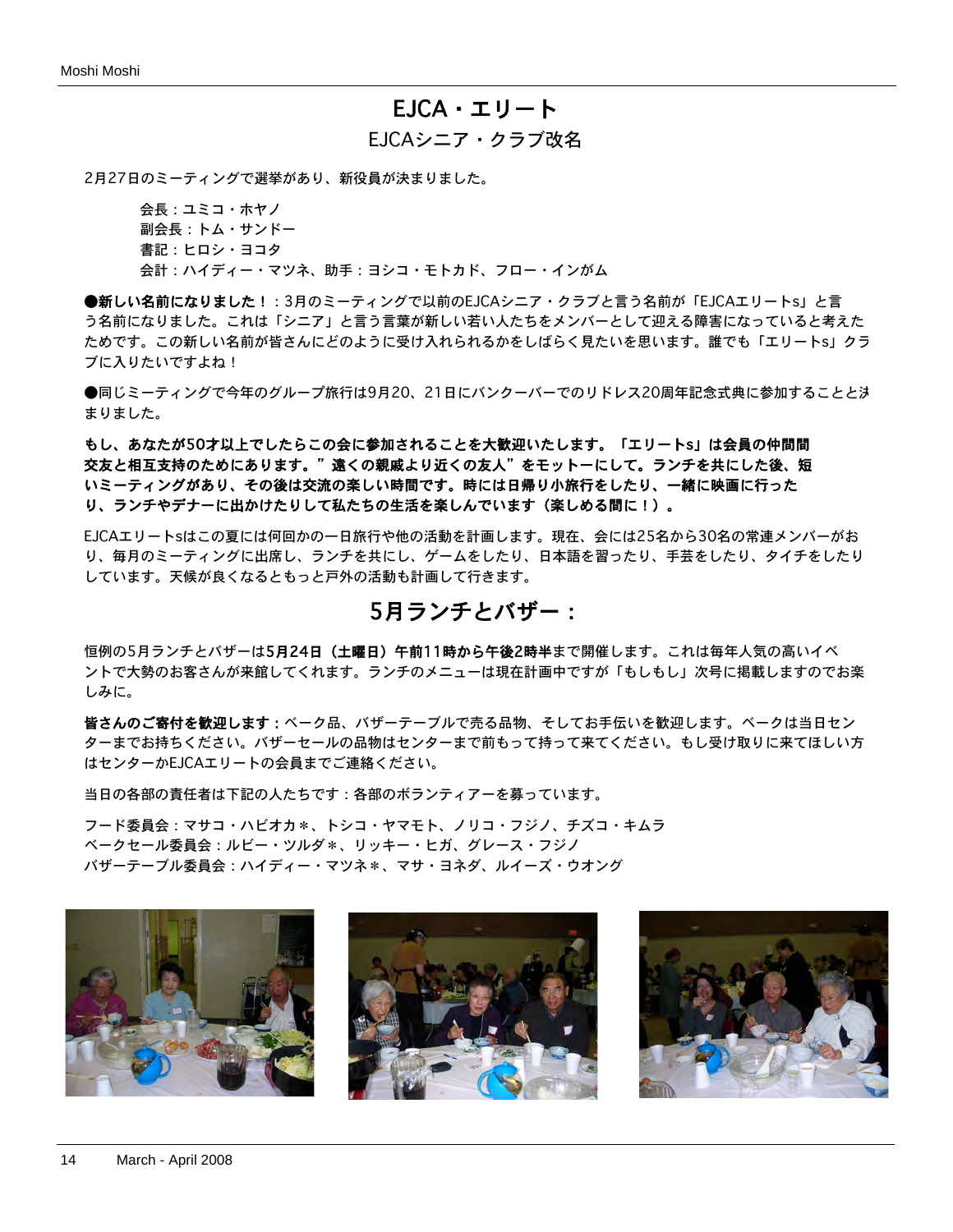## 春と夏のワークショップ計画

EJCAは二種のワークショップを現在計画中です…ヘリテージ・フェスティバル・クラフト・ワークショップと日本 料理ワークショップ。これらのワークショップは日本風手芸品作りや日本食の作り方を作りながら学ぶ機会を与え てくれます。

ヘリテージ・フェスティバル・クラフト・ワークショップ:ヘリテージフ・ェスティバル日本館へ寄付する 作品も作ります。参加費無料

2時間、2回のワークショップを5月と6月に開催し、日本の伝統的なまたは日本風な手芸品の作り方を習います。 このワークショップの目的は日本館で売たり、飾ったりするきれいな手芸品を作り、その過程で自分でも作れるよ うになることです。

このワークショップは手芸を習いながらヘリテージ・ファスティバルの日本館のために作品を作りことに興味のあ る人たちに参加して欲しいのです。以前に作ってあった手芸品は昨年で完全に売り切れてしまいましたので新しい 作品を作ってフェスティバルに来る人たちを魅惑しましょう!

日本料理ワークショップ:初心者でも参加できて費用も小額です。 寿司、饅頭、伝統的家庭料理を教えるワークショップを計画中です。

一品目に対して2回のワークショップをしますー例えば、寿司ワークショプでは基礎と上級レベル。これらのワーク ショップは英語/日本語で行ない、3部から成っています:デモンストレーション、参加、食べてみること。

ワークショップ・スケジュール:スケジュール詳細は現在検討中でこの号の「もしもし」には掲載されません。 5月初めのウエブサイトやセンターの掲示板をご注目ください。また日時が決定次第E-メールや郵便(メールのない 人たち)でお知らせします。

全国リドレス20周年記念会議と祝典

(スケジュール試案)

9月19、20、21日、2008年、バンクーバー

1. 9月19日(金曜日)

テーマ:リドレス現在と過去 (この日は試案として過去を回想し、リドレス解決を祝福し、 他のコミュニティーを招いて現在のリドレス/人権問題を検討 する)

8時30分 - 4時30分 ワークショップ用3部屋を予約(6ワークショップ)、必要なら 追加 ランチ:ランチタイム パフォーマンス 5時: レセプション(スポンサー検討中) 7時30分:イブニング パフォ-マンス

2. 9月20日(土曜日) テーマ:リドレス現在と将来

(この日は自分たちのコミュニティーの各種問題点:日系カナ ダ人の変化、帰加、移住者、文化混合遺産、ユースとシニア等 を検討し、全国日系人協会の将来を見る。

8時30分 - 4時30分 スピーカー、全体パネル討論 ランチ:ランチタイム パフォーマンス 6時:デナープログラム、パフォーマンス

3. 9月21日(日曜日) 9時 - 12時 スピーカー、閉会式パネル討論 (この日はこの2日間のイベントを振り返り、纏める) ランチ:ランチタイム パフォーマンス

<del>෯</del>ヰቚ<del>෯</del><sub>ቝ</sub>ฅ<sub>ቝ</sub>ቝቚቝቝዄ<sub>ቝ</sub>ቝቚቝቝቝቚቚቝ